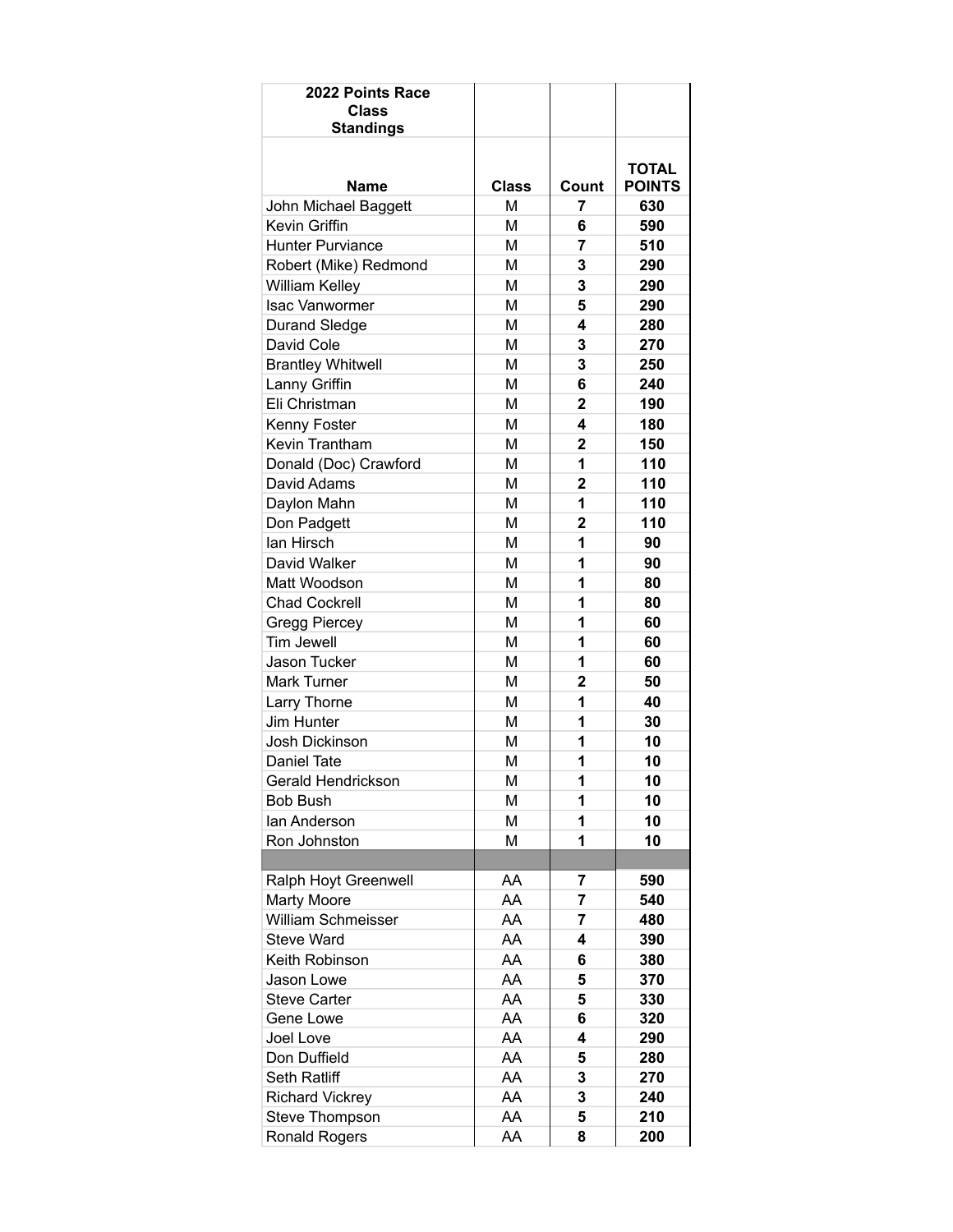| 2022 Points Race<br><b>Class</b><br><b>Standings</b> |       |                         |                               |
|------------------------------------------------------|-------|-------------------------|-------------------------------|
| Name                                                 | Class | Count                   | <b>TOTAL</b><br><b>POINTS</b> |
| Stephen Hall                                         | AA    | 3                       | 190                           |
| <b>Bobby Cagle</b>                                   | AA    | $\mathbf{2}$            | 150                           |
| Spike Harmon                                         | AA    | 2                       | 140                           |
| Christopher Brown                                    | AA    | 5                       | 130                           |
| <b>Shawn Walters</b>                                 | AA    | 4                       | 120                           |
| <b>Tim Schultz</b>                                   | AA    | $\overline{2}$          | 110                           |
| Dennis Clapp                                         | AA    | $\mathbf{2}$            | 110                           |
| <b>Rick Archer</b>                                   | AA    | 4                       | 100                           |
| Scott McKee                                          | AA    | 2                       | 90                            |
| Greg Edgin                                           | AA    | 1                       | 90                            |
| Bryan Fastenau                                       | AA    | 3                       | 90                            |
| <b>Tina Jewell</b>                                   | AA    | 1                       | 80                            |
| Charlie Donaldson                                    | AA    | 3                       | 80                            |
| Johnny Cox                                           | AA    | 3                       | 70                            |
| Jeffrey Papasan                                      | AA    | 1                       | 70                            |
| <b>Hunter Todd</b>                                   | AA    | 1                       | 70                            |
| Kevin Woods                                          | AA    | 5                       | 60                            |
| Joseph Calabrace                                     | AA    | 4                       | 60                            |
| Tony Kennedy                                         | AA    | 1                       | 50                            |
| <b>Carson Walters</b>                                | AA    | 4                       | 50                            |
| Jack McCann III                                      | AA    | $\overline{2}$          | 50                            |
| <b>Dillon Barnes</b>                                 | AA    | $\overline{2}$          | 40                            |
| Joey Wright                                          | AA    | 2                       | 40                            |
| Chris Smith                                          | AA    | 1                       | 40                            |
| <b>Tony Blake</b>                                    | AA    | 1                       | 30                            |
| Patrick Mcgee                                        | AA    | 1                       | 20                            |
| Nathan Myers                                         | AA    | 1                       | 20                            |
| Jim Wright                                           | AA    | $\overline{2}$          | 20                            |
| Dan Beardsley                                        | AA    | 1                       | 10                            |
| Thomas Moncrief                                      | AA    | 1                       | 10                            |
| <b>Carl Rice</b>                                     | AA    | 1                       | 10                            |
| Ray Morris                                           | AA    | 1                       | 10                            |
|                                                      |       |                         |                               |
| Dalton Berry                                         | Α     | 8                       | 700                           |
| <b>Donald Caldwell</b>                               | Α     | 8                       | 570                           |
| Chris Schmeisser                                     | A     | 7                       | 560                           |
| <b>Nathan Meeks</b>                                  | A     | 5                       | 380                           |
| Ronnie Henry                                         | A     | 5                       | 370                           |
| Scott Buchanan                                       | Α     | 6                       | 330                           |
| Jim Dowell                                           | Α     | 3                       | 290                           |
| <b>Lilliard Teasley</b>                              | Α     | 5                       | 280                           |
| Kevin Jenkins                                        | A     | 4                       | 270                           |
| Seth Proctor                                         | Α     | 2                       | 200                           |
| Dennis Van Wormer Jr                                 | A     | 4                       | 180                           |
| <b>Greg Brewer</b>                                   | A     | 3                       | 180                           |
| <b>Steve Frost</b>                                   | А     | $\overline{\mathbf{2}}$ | 120                           |
| Robert Long                                          | Α     | 4                       | 120                           |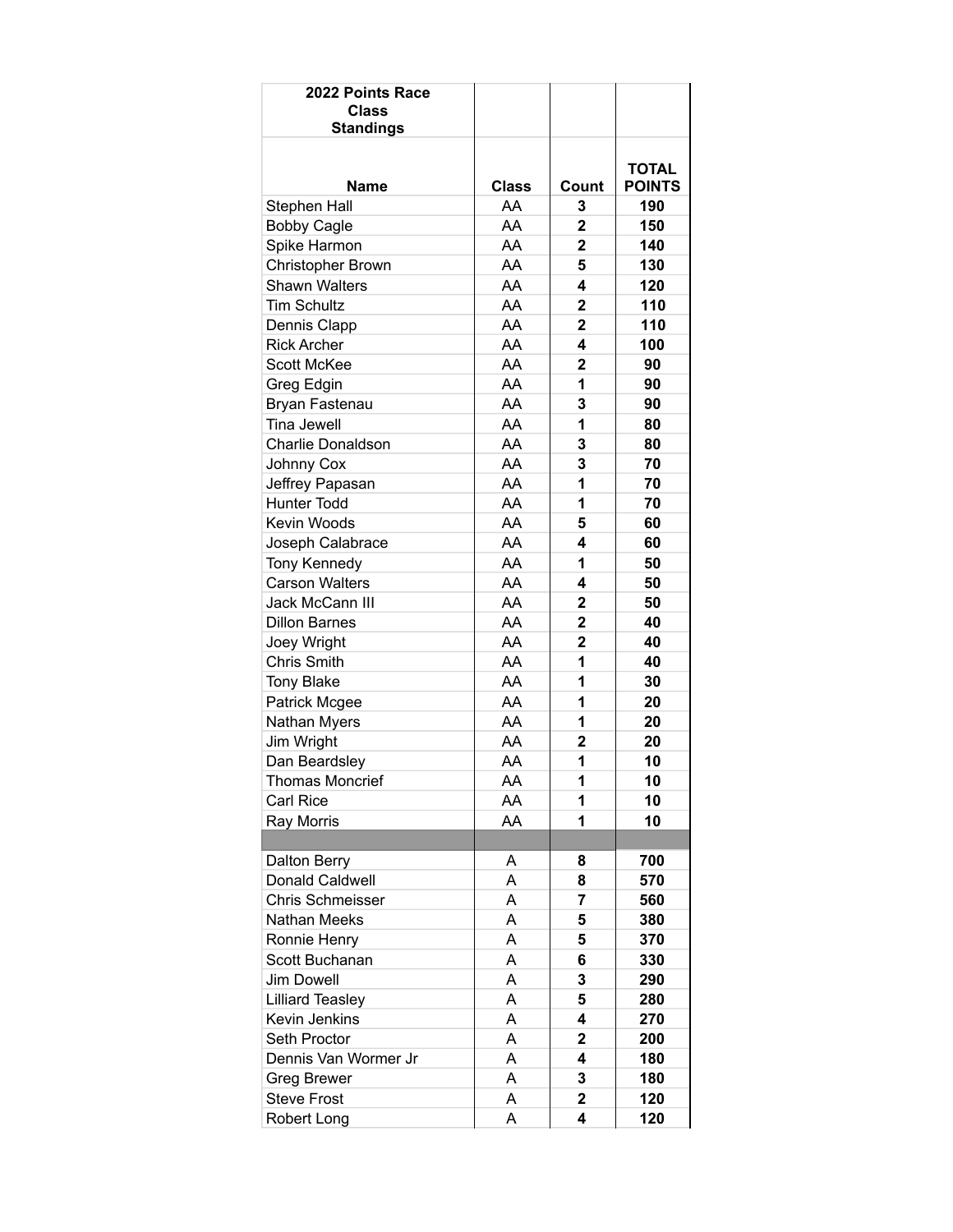| 2022 Points Race<br><b>Class</b><br><b>Standings</b> |                |                         |                               |
|------------------------------------------------------|----------------|-------------------------|-------------------------------|
| <b>Name</b>                                          | <b>Class</b>   | Count                   | <b>TOTAL</b><br><b>POINTS</b> |
| Cali Whitwell                                        | Α              | 2                       | 100                           |
| <b>Charles Hughes</b>                                | A              | 1                       | 110                           |
| Mike Barton                                          | A              | 1                       | 90                            |
| Lanny Provience                                      | A              | 1                       | 80                            |
| Terry McLaughlin                                     | A              | 1                       | 80                            |
| <b>Steve Ward</b>                                    | A              | 1                       | 70                            |
|                                                      | A              | 2                       | 60                            |
| Tony Coffman                                         | A              | 1                       | 50                            |
| <b>Tyler Lloyd</b><br>David Williams                 | A              | 1                       | 30                            |
|                                                      | A              | 1                       | 10                            |
| <b>Wesley Culpepper</b>                              |                |                         |                               |
|                                                      |                | 9                       | 810                           |
| Cody Stanford                                        | B              |                         |                               |
| Morgan Hilliard                                      | B              | 9                       | 760                           |
| Phillip Wakefield                                    | B              | 8                       | 530                           |
| Jeff Underwood                                       | B              | 6                       | 460                           |
| <b>Andy Preston</b>                                  | B              | 5                       | 440                           |
| <b>Steve Purviance</b>                               | B              | 7                       | 430                           |
| Norman Matusewicz                                    | B              | 7                       | 360                           |
| Jason Hubbard                                        | B              | 3                       | 310                           |
| Sara Ratliff                                         | B              | 3                       | 290                           |
| Peyton Brown                                         | B              | 3                       | 250                           |
| Clay Kelley                                          | B              | 3                       | 250                           |
| Dan Rosario                                          | B              | 6                       | 240                           |
| James Sparks                                         | B              | 2                       | 200                           |
| Mark Brimer                                          | B              | 2                       | 190                           |
| Paul Gilbertson                                      | C              | $\overline{\mathbf{2}}$ | 150                           |
| Mike Taylor                                          | B              | $\mathbf{2}$            | 140                           |
| <b>Tim Denny</b>                                     | B              | 5                       | 110                           |
| Sam Martin                                           | B              | 1                       | 110                           |
| Ethan Mooberry                                       | B              | $\overline{\mathbf{2}}$ | 110                           |
| David Putnam                                         | B              | 1                       | 100                           |
| <b>Justin Murry</b>                                  | B              | 1                       | 90                            |
| Perry Johnson                                        | B              | 1                       | 90                            |
| Carter Watson                                        | B              | 1                       | 80                            |
| Dwain Mercer                                         | B              | 1                       | 70                            |
| Joe Woolsey                                          | B              | 1                       | 60                            |
| <b>Grant Summers</b>                                 | B              | 1                       | 50                            |
| Vann Hughes                                          | B              | 1                       | 30                            |
| Joel Durham                                          | B              | 1                       | 30                            |
| <b>Michael Mcclary</b>                               | B              | 1                       | 20                            |
|                                                      |                |                         |                               |
| <b>Taylor Hilliard</b>                               | С              | 9                       | 440                           |
| Kade Forsythe                                        | C              | 5                       | 430                           |
| <b>Cameron Burns</b>                                 | C              | 7                       | 380                           |
| Kenley Brogdon                                       | C              | 8                       | 370                           |
| Jack Huckabee                                        | C              | 8                       | 350                           |
| Emma Shupe                                           | $\overline{C}$ | 8                       | 340                           |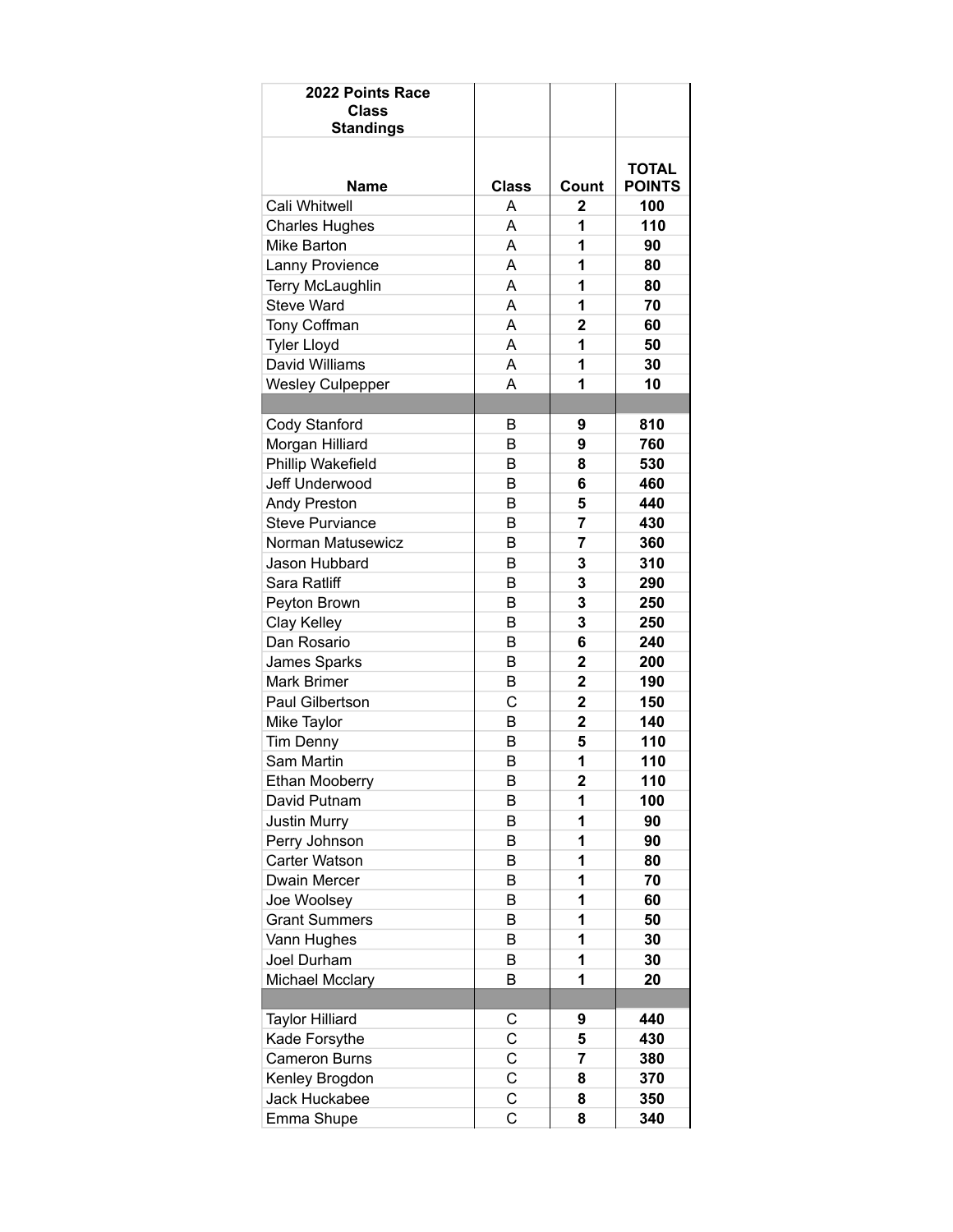| 2022 Points Race<br><b>Class</b><br><b>Standings</b> |                |                         |                               |
|------------------------------------------------------|----------------|-------------------------|-------------------------------|
|                                                      |                |                         |                               |
| <b>Name</b>                                          | <b>Class</b>   | Count                   | <b>TOTAL</b><br><b>POINTS</b> |
| Ben Yarbrough                                        | С              | 5                       | 320                           |
| Jim Shupe                                            | C              | 8                       | 310                           |
| Eric Dunn                                            | $\mathbf C$    | 3                       | 270                           |
| <b>Adam Fox</b>                                      | C              | 3                       | 260                           |
| Kevin Brogdon                                        | $\mathsf C$    | 8                       | 260                           |
| <b>Chris Berry</b>                                   | $\overline{C}$ | 6                       | 250                           |
| Larry Taylor                                         | C              | 6                       | 250                           |
| <b>Steve Struve</b>                                  | C              | 6                       | 250                           |
| Sean Griffin                                         | C              | 6                       | 240                           |
| Michael Schmeisser                                   | $\mathsf{C}$   | 3                       | 230                           |
| Dean Anderson                                        | Ċ              | 3                       | 210                           |
| Cooper Wyatt                                         | C              | $\overline{2}$          | 190                           |
| Lucas Davis                                          | $\mathsf C$    | $\overline{2}$          | 180                           |
| Zachary Emmons                                       | C              | $\mathbf{2}$            | 180                           |
| Joe Gill IV                                          | C              | $\overline{2}$          | 180                           |
| <b>Brad Dean</b>                                     | C              | $\overline{\mathbf{2}}$ | 160                           |
| Jody Wade                                            | C              | $\overline{\mathbf{2}}$ | 150                           |
| <b>Brian Harris</b>                                  | $\mathsf{C}$   | $\mathbf{2}$            | 130                           |
| Gabrielle Worthen                                    | C              | 5                       | 120                           |
| Rocky Shepard                                        | C              | $\overline{2}$          | 120                           |
| <b>Charles Cherry</b>                                | $\mathsf C$    | 1                       | 110                           |
| <b>Hunter Webb</b>                                   | $\overline{C}$ | 1                       | 100                           |
| Caleb Pike                                           | C              | 1                       | 100                           |
| Kyle Rusk                                            | C              | 1                       | 100                           |
| Jimmy Johnson                                        | C              | 2                       | 90                            |
| Randy Hopkins                                        | C              | 1                       | 90                            |
| <b>Charles Harrod</b>                                | Ċ              | 3                       | 80                            |
| <b>Bill Denny</b>                                    | C              | 5                       | 90                            |
| Danny Denton                                         | C              | 3                       | 70                            |
| William Powell                                       | $\overline{C}$ | 1                       | 70                            |
| Tim Taylor                                           | C              | 1                       | 40                            |
| Christian Wagner                                     | C              | 1                       | 30                            |
| <b>Barry Havens</b>                                  | С              | 3                       | 30                            |
| Caleb Darnell                                        | D              | $\mathbf 2$             | 20                            |
| Don Perrin                                           | C              | 1                       | 20                            |
| Ryan Smith                                           | $\mathsf C$    | 1                       | 10                            |
| Larry Johnson                                        | C              | 1                       | 10                            |
| Daniel Everett                                       | C              | 1                       | 10                            |
|                                                      |                |                         |                               |
| Spencer Higdon                                       | D              | 6                       | 470                           |
| Jack Johnston                                        | D              | 9                       | 410                           |
| Cooper Sparks                                        | D              | 7                       | 270                           |
| <b>Caden Harris</b>                                  | D              | $\overline{\mathbf{c}}$ | 210                           |
| <b>William Miller</b>                                | D              | 3                       | 200                           |
| Chase Anderson                                       | D              | $\overline{\mathbf{2}}$ | 180                           |
| Kain Shelton                                         | D              | 4                       | 160                           |
| Bryan Yarbrough                                      | D              | 5                       | 150                           |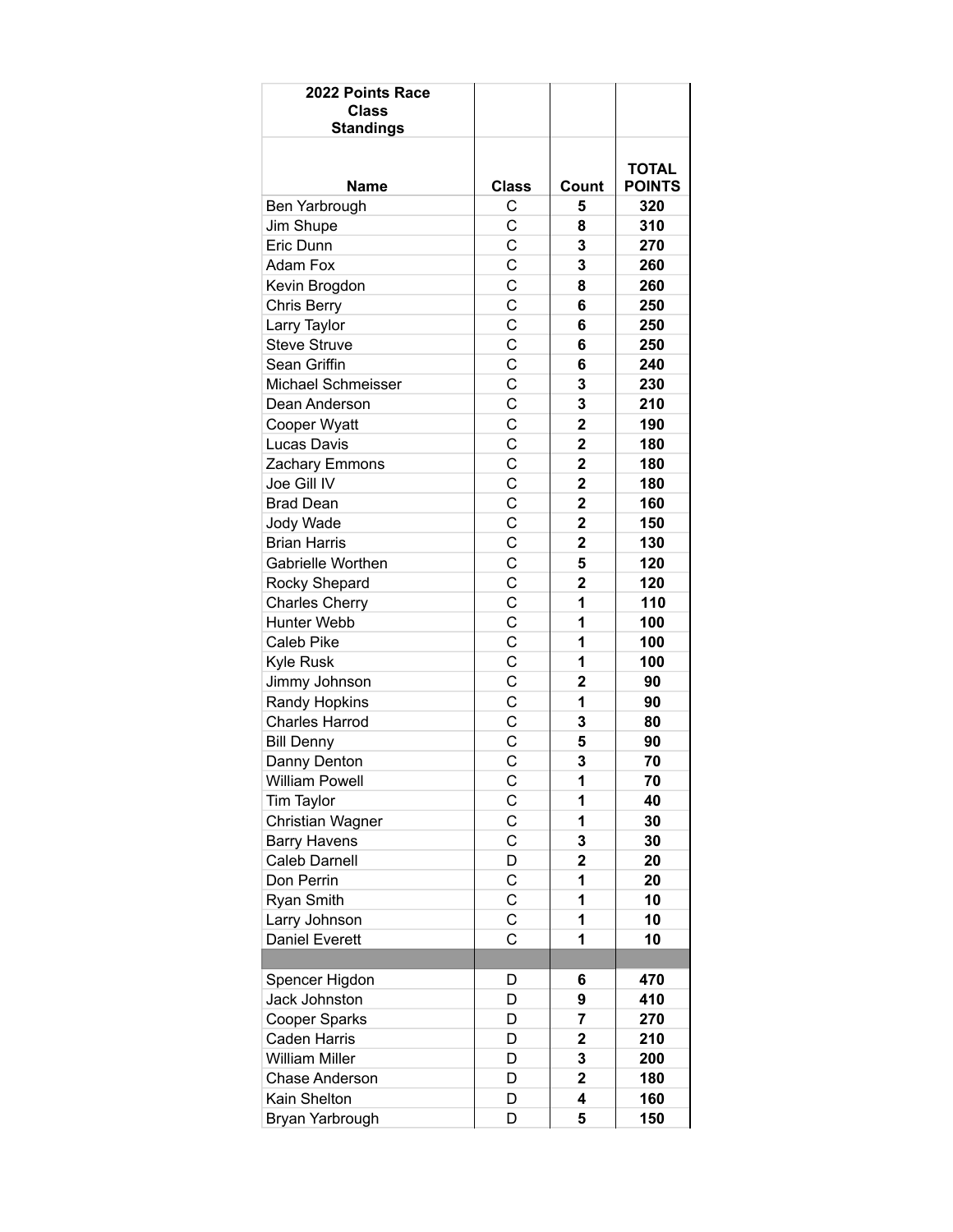| 2022 Points Race<br><b>Class</b><br><b>Standings</b> |              |                         |                               |
|------------------------------------------------------|--------------|-------------------------|-------------------------------|
| Name                                                 | <b>Class</b> | Count                   | <b>TOTAL</b><br><b>POINTS</b> |
| <b>Hunter Burgess</b>                                | D            | 4                       | 150                           |
| Sara Fox                                             | D            | $\overline{2}$          | 140                           |
| Logan Price                                          | D            | 6                       | 140                           |
| John Wright                                          | D            | 5                       | 120                           |
| John Allensworth                                     | D            | 5                       | 120                           |
| <b>Cooper Smith</b>                                  | D            | 5                       | 120                           |
| <b>Robert Angell</b>                                 | D            | 1                       | 110                           |
| Jedidiah Baggett                                     | D            | 1                       | 110                           |
| <b>Dexter Cross</b>                                  | D            | 1                       | 110                           |
| <b>Clint Phifer</b>                                  | D            | 1                       | 110                           |
| David Stephens                                       | D            | 4                       | 100                           |
| H Rhea Holly                                         | D            | 3                       | 90                            |
| Jami Giarrizzo                                       | D            | 1                       | 90                            |
| Donald Wood                                          | D            | 1                       | 90                            |
| Will Yarbrough                                       | D            | 1                       | 80                            |
| Jason Lindsey                                        | D            | 1                       | 80                            |
| lan Fife                                             | D            | 1                       | 80                            |
| <b>Steve Pitts</b>                                   | D            | 5                       | 90                            |
| Clay Lewis                                           | D            | 4                       | 80                            |
| <b>Brooks Kelley</b>                                 | D            | $\overline{2}$          | 80                            |
| Walter (Walt) Smith                                  | D            | 7                       | 70                            |
| <b>Tate Smith</b>                                    | D            | 7                       | 70                            |
| Ryan Jernigan                                        | D            | 1                       | 60                            |
| Douglas Zelonis                                      | D            | 1                       | 60                            |
| Dylan Page                                           | D            | $\mathbf{2}$            | 60                            |
| Mark Lovan                                           | D            | $\overline{2}$          | 60                            |
| <b>Wade Greene</b>                                   | D            | 1                       | 60                            |
| <b>Chloe Chaleunsinh</b>                             | D            | 5                       | 50                            |
| James Rowe                                           | D            | 3                       | 50                            |
| Owen Ballentine                                      | D            | 5                       | 50                            |
| KaiLa Byrd                                           | D            | 5                       | 50                            |
| <b>Robert Gaines</b>                                 | D            | 1                       | 40                            |
| <b>Bill Jernigan</b>                                 | D            | 1                       | 40                            |
| Daniel Cashion                                       | D            | 1                       | 40                            |
| Mason Hanna                                          | D            | 4                       | 40                            |
| Kyle Hanna                                           | D            | 4                       | 40                            |
| <b>Bart Hartley</b>                                  | D            | 4                       | 40                            |
| Kenny Miller                                         | D            | 1                       | 30                            |
| <b>Robert Clifft</b>                                 | D            | 3                       | 30                            |
| Allie Watson                                         | D            | 3                       | 30                            |
| Lili-Claire Nichols                                  | D            | 3                       | 30                            |
| <b>Cullen Huff</b>                                   | D            | $\overline{\mathbf{2}}$ | 30                            |
| <b>Terry Chastain</b>                                | D            | 3                       | 30                            |
| Steve Allensworth                                    | D            | 3                       | 30                            |
| Taylor Allensworth                                   | D            | 3                       | 30                            |
| Porter Dickison                                      | D            | 1                       | 30                            |
| Aditza Reyes                                         | D            | 3                       | 30                            |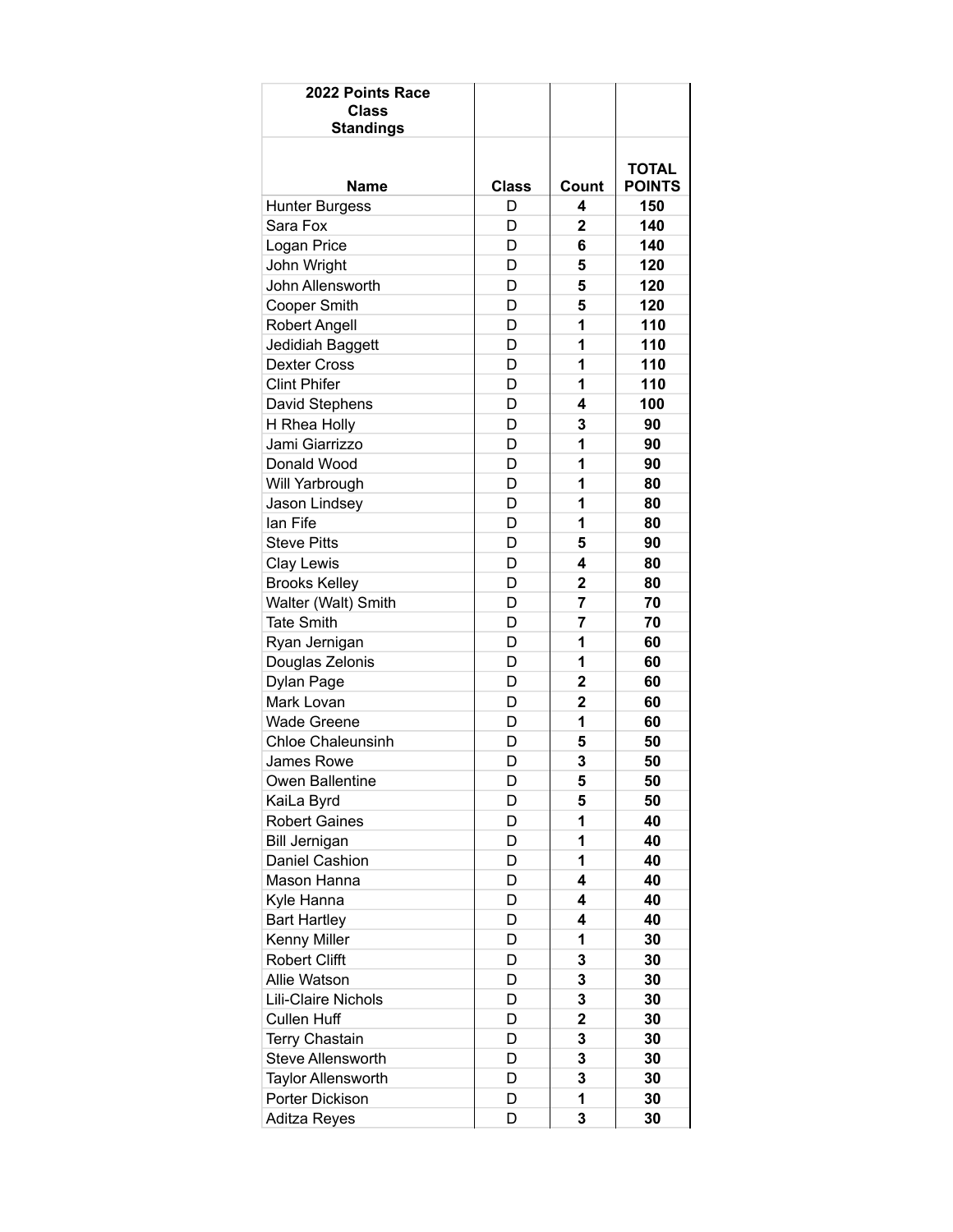| 2022 Points Race<br><b>Class</b><br><b>Standings</b> |              |                |                               |
|------------------------------------------------------|--------------|----------------|-------------------------------|
|                                                      |              |                |                               |
| Name                                                 | <b>Class</b> | Count          | <b>TOTAL</b><br><b>POINTS</b> |
| Canaan Holcomb                                       | D            | 3              | 30                            |
| Hunter Robb                                          | D            | $\overline{2}$ | 20                            |
| <b>Abigail Beall</b>                                 | D            | 2              | 20                            |
| Dahlia Sircy-Willis                                  | D            | $\overline{2}$ | 20                            |
| <b>Terry Hilliard</b>                                | D            | $\overline{2}$ | 20                            |
| Dane Hansen                                          | D            | $\overline{2}$ | 20                            |
| <b>Jake Frazier</b>                                  | D            | $\mathbf{2}$   | 20                            |
| <b>Robert Burns</b>                                  | D            | $\overline{2}$ | 20                            |
| Jeffrey Horner                                       | D            | 2              | 20                            |
| Judson Hubbard                                       | D            | $\overline{2}$ | 20                            |
| <b>Jackson Milam</b>                                 | D            | 2              | 20                            |
| Nathan Dozier                                        | D            | $\overline{2}$ | 20                            |
| <b>Robert Benz</b>                                   | D            | $\overline{2}$ | 20                            |
| <b>Carson Huff</b>                                   | D            | $\overline{2}$ | 20                            |
| <b>Ethan Ballentine</b>                              | D            | $\mathbf{2}$   | 20                            |
| Jamey Parker                                         | D            | $\mathbf{2}$   | 20                            |
| <b>Victor Andrews</b>                                | D            | 2              | 20                            |
| Tommy Strickland                                     | D            | $\overline{2}$ | 20                            |
| <b>William Cox</b>                                   | D            | $\mathbf{2}$   | 20                            |
| <b>Gary Pruitt</b>                                   | D            | 1              | 10                            |
| Jeff Ivie                                            | D            | 1              | 10                            |
| <b>Gary Fouts</b>                                    | D            | 1              | 10                            |
| <b>Summer Lee Fouts</b>                              | D            | 1              | 10                            |
| Kent Greenwell                                       | D            | 1              | 10                            |
| <b>Howard Graves</b>                                 | D            | 1              | 10                            |
| Michael Cox                                          | D            | 1              | 10                            |
| <b>Marty Darnell</b>                                 | D            | 1              | 10                            |
| <b>Brian Carter</b>                                  | D            | 1              | 10                            |
| Gavin Hansen                                         | D            | 1              | 10                            |
| Robert Benz                                          | D            | Ί              | 10                            |
| <b>Tony Beall</b>                                    | D            | 1              | 10                            |
| Emma Tisdal                                          | D            | 1              | 10                            |
| Clinton Van Wormer                                   | D            | 1              | 10                            |
| James McCoy                                          | D            | 1              | 10                            |
| Aidan Sentiff                                        | D            | 1              | 10                            |
| <b>Braden Yonkers</b>                                | D            | 1              | 10                            |
| <b>Mallory Travis</b>                                | D            | 1              | 10                            |
| <b>Tucker Phaneuf</b>                                | D            | 1              | 10                            |
| <b>Steve Williams</b>                                | D            | 1              | 10                            |
| Noah Hall                                            | D            | 1              | 10                            |
| <b>Richard Webb</b>                                  | D            | 1              | 10                            |
| <b>Harry Steuber</b>                                 | D            | 1              | 10                            |
| <b>Brad Graves</b>                                   | D            | 1              | 10                            |
| Lauren Trantham                                      | D            | 1              | 10                            |
| Noah Miller                                          | D            | 1              | 10                            |
| <b>Carson Winchester</b>                             | D            | 1              | 10                            |
| <b>Jeff Martin</b>                                   | D            | 1              | 10                            |